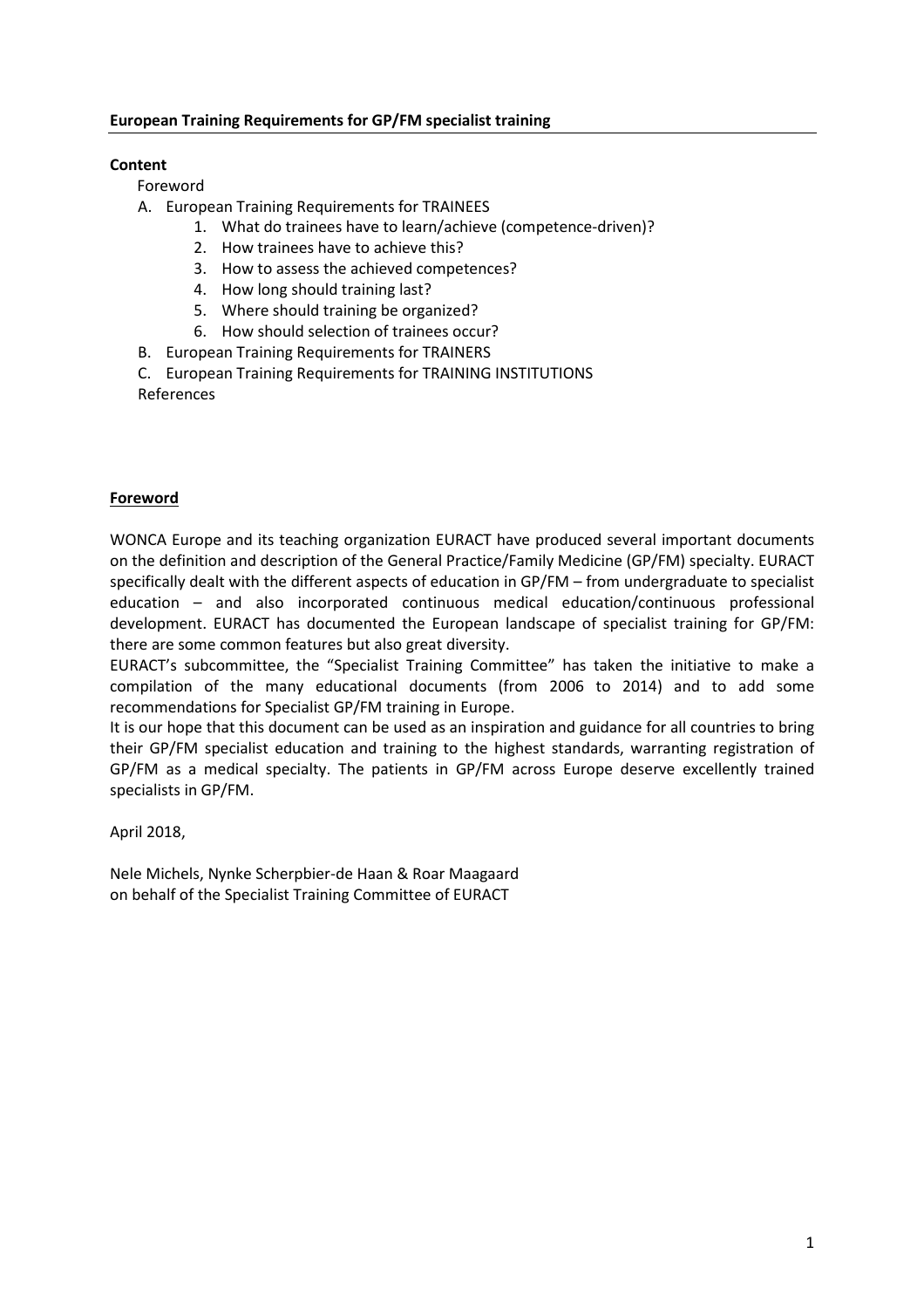## A. European Training Requirements for TRAINEES

#### 1. What do trainees have to learn/achieve (competence-driven)?

The WONCA Europe consensus document on the European definition of GP/FM (2002, with revisions in 2005 and 2011) states that "GP/FM is an academic and scientific discipline, with its own educational content, research, evidence base and clinical activity, and a clinical specialty orientated to primary care" <sup>1</sup>.

To determine the 'core<sup>\*</sup> competences' of the general practitioner or family doctor, twelve central characteristics of the discipline, and thus abilities that every specialist family doctor should master, are defined (see Table 1).

#### Table 1: twelve central characteristics of the discipline<sup>1</sup>

|             | The characteristics of the discipline of GP/FM are that it:                                                          |
|-------------|----------------------------------------------------------------------------------------------------------------------|
| a           | is normally the point of first medical contact within the health care system, providing open and unlimited access to |
|             | its users, dealing with all health problems regardless of the age, sex, or any other characteristic of the person    |
|             | concerned.                                                                                                           |
| $\mathbf b$ | makes efficient use of health care resources through co-ordinating care, working with other professionals in the     |
|             | primary care setting, and by managing the interface with other specialities taking an advocacy role for the patient  |
|             | when needed.                                                                                                         |
| c           | develops a person-centred approach, orientated to the individual, his/her family, and their community.               |
| d           | promotes patient empowerment.                                                                                        |
| e           | has a unique consultation process, which establishes a relationship over time, through effective communication       |
|             | between doctor and patient.                                                                                          |
| f           | is responsible for the provision of longitudinal continuity of care as determined by the needs of the patient.       |
| g           | has a specific decision making process determined by the prevalence and incidence of illness in the community.       |
| h           | manages simultaneously both acute and chronic health problems of individual patients.                                |
|             | manages illness which presents in an undifferentiated way at an early stage in its development, which may require    |
|             | urgent intervention.                                                                                                 |
|             | promotes health and well-being both by appropriate and effective intervention.                                       |
| k           | has a specific responsibility for the health of the community.                                                       |
|             | deals with health problems in their physical, psychological, social, cultural and existential dimensions.            |

The twelve characteristics can be clustered into six core competences (with reference to the characteristics):

- 1. Primary care management (a,b)
- 2. Person-centred care (c,d,e,f)
- 3. Specific problem solving skills (g,h)
- 4. Comprehensive approach (i,j)
- 5. Community orientation (k)
- 6. Holistic modelling (l)

Each core competence can be described by certain abilities. See next table (Table 2).

| Core competences of the GP                   | <b>Included abilities</b>                                                                                                                                                                                                                                                                                                      |
|----------------------------------------------|--------------------------------------------------------------------------------------------------------------------------------------------------------------------------------------------------------------------------------------------------------------------------------------------------------------------------------|
| Primary care management includes the ability | - to manage primary contact with patients, dealing with unselected<br>problems;<br>- to cover the full range of health conditions;<br>- to co-ordinate care with other professionals in primary care and<br>with other specialists;<br>- to master effective and appropriate care provision and health<br>service utilisation; |
|                                              | - to make available to the patient the appropriate services within the                                                                                                                                                                                                                                                         |

#### **Table 2:** The 6 core competences and their included abilities<sup>1,2</sup>

\* 'Core' means essential to the discipline, irrespective of the health care system in which they are applied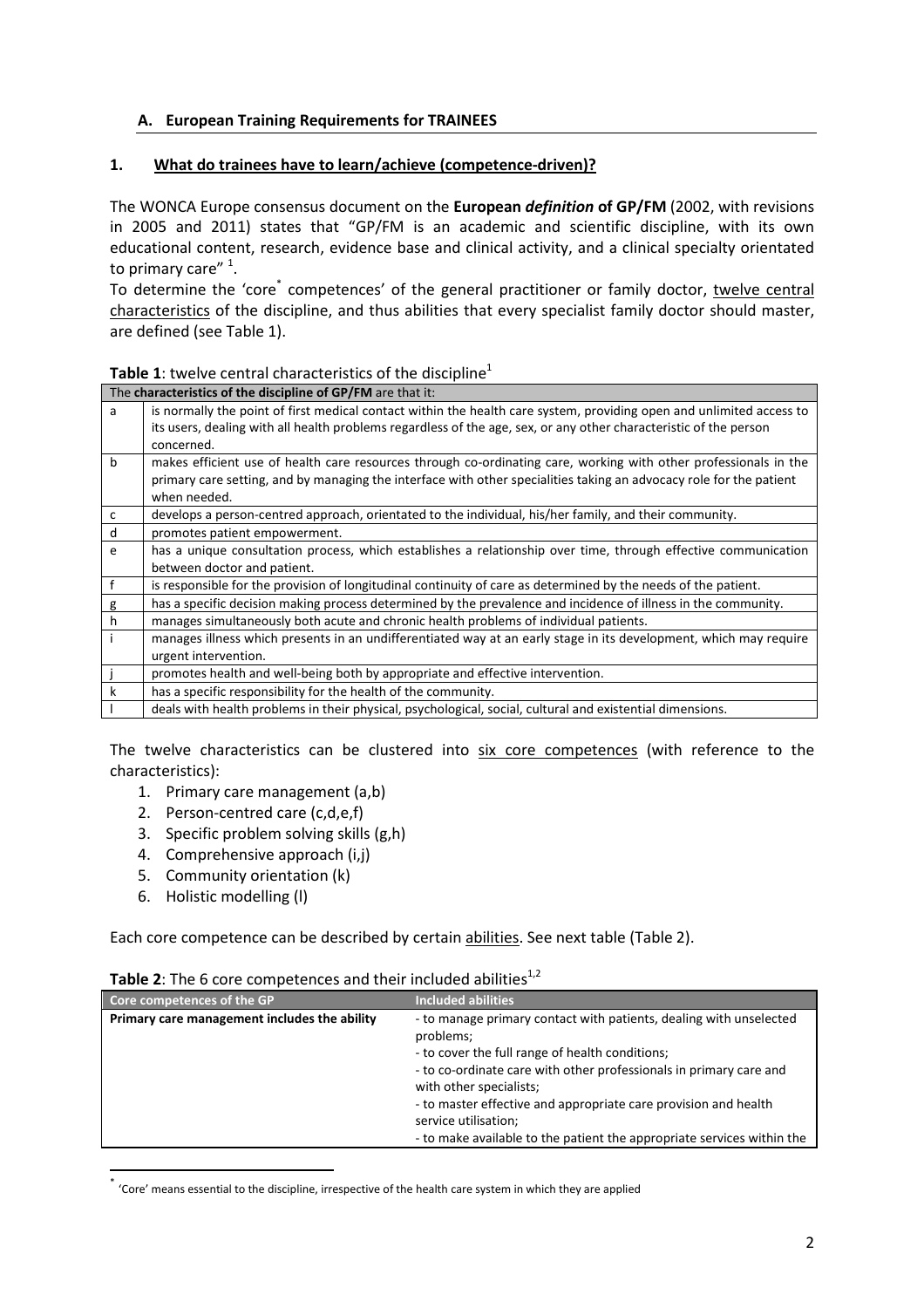|                                                      | health care system;                                                                                                                                                                                                                                                                                                                                                                                                                                                                                                                                                                                                                                                                   |
|------------------------------------------------------|---------------------------------------------------------------------------------------------------------------------------------------------------------------------------------------------------------------------------------------------------------------------------------------------------------------------------------------------------------------------------------------------------------------------------------------------------------------------------------------------------------------------------------------------------------------------------------------------------------------------------------------------------------------------------------------|
|                                                      | - to act as advocate for the patient.                                                                                                                                                                                                                                                                                                                                                                                                                                                                                                                                                                                                                                                 |
| Person-centred care includes the ability             | - to adopt a person-centred approach in dealing with patients and<br>problems in the context of the patient's circumstances;<br>- to develop and apply the general practice consultation to bring<br>about an effective doctor-patient relationship, with respect for the<br>patient's autonomy;<br>- to communicate, set priorities and act in partnership;<br>- to provide longitudinal continuity of care as determined by the<br>needs of the patient, referring<br>- to continuing and co-ordinated care management.                                                                                                                                                             |
| Specific problem solving skills includes the ability | - to relate specific decision making processes to the prevalence and<br>incidence of illness in the community;<br>- to selectively gather and interpret information from history-taking,<br>physical examination, and investigations and apply it to an<br>appropriate management plan in collaboration with the patient;<br>- to adopt appropriate working principles; e.g. incremental<br>investigation, using time as a tool and to tolerate uncertainty;<br>- to intervene urgently when necessary;<br>- to manage conditions which may present early and in an<br>undifferentiated way;<br>- to make effective and efficient use of diagnostic and therapeutic<br>interventions. |
| Comprehensive approach includes the ability          | - to manage simultaneously multiple complaints and pathologies,<br>both acute and chronic health problems in the individual;<br>- to promote health and wellbeing by applying health promotion and<br>disease prevention strategies appropriately;<br>- to manage and co-ordinate health promotion, prevention, cure,<br>care and palliation and rehabilitation.                                                                                                                                                                                                                                                                                                                      |
| Community orientation includes the ability           | to reconcile the health needs of individual patients and the health<br>needs of the community in which they live in balance with available<br>resources.                                                                                                                                                                                                                                                                                                                                                                                                                                                                                                                              |
| Holistic modelling includes the ability to           | to use a bio-psycho-social model taking into account cultural and<br>existential dimensions.                                                                                                                                                                                                                                                                                                                                                                                                                                                                                                                                                                                          |

As GP/FM is a person-centred scientific discipline, three features are added as they are essential in the application of the core competences<sup>1</sup> (more details in Table 3):

- I. Contextual: understanding the context of doctors themselves and the environment in which they work, including their working conditions, community, culture, financial and regulatory frameworks.
- II. Attitudinal: based on the doctor's professional capabilities, values and ethics
- III. Scientific: adopting a critical and research based approach to practice and maintaining this through lifelong learning and quality improvement.

| Contextual        | Use the context of the person, the family, the community and their culture in<br>diagnosis, decision making and management planning;<br>Show personal interest in the patient and his environment and be aware of the<br>$\blacksquare$<br>possible consequences of disease for family members and the wider<br>environment (including working environment) of the patient.                                    |
|-------------------|----------------------------------------------------------------------------------------------------------------------------------------------------------------------------------------------------------------------------------------------------------------------------------------------------------------------------------------------------------------------------------------------------------------|
| Attitudinal       | Based on the awareness of one's own capabilities and values;<br>Identifying ethical aspects of clinical practice (prevention/diagnostics/<br>$\overline{\phantom{a}}$<br>therapy/factors influencing lifestyles);<br>Justifying and clarifying personal ethics;<br>$\overline{\phantom{a}}$<br>Being aware of the mutual interaction of work and private life and striving for a<br>good balance between them. |
| <b>Scientific</b> | Being familiar with the general principles, methods, concepts of scientific<br>$\blacksquare$<br>research, and the fundamentals of statistics (incidence, prevalence, predicted<br>value etc.);<br>Having a thorough knowledge of the scientific backgrounds of pathology,                                                                                                                                     |

#### Table 3: detailed description of the three features wherein GP/FM is embedded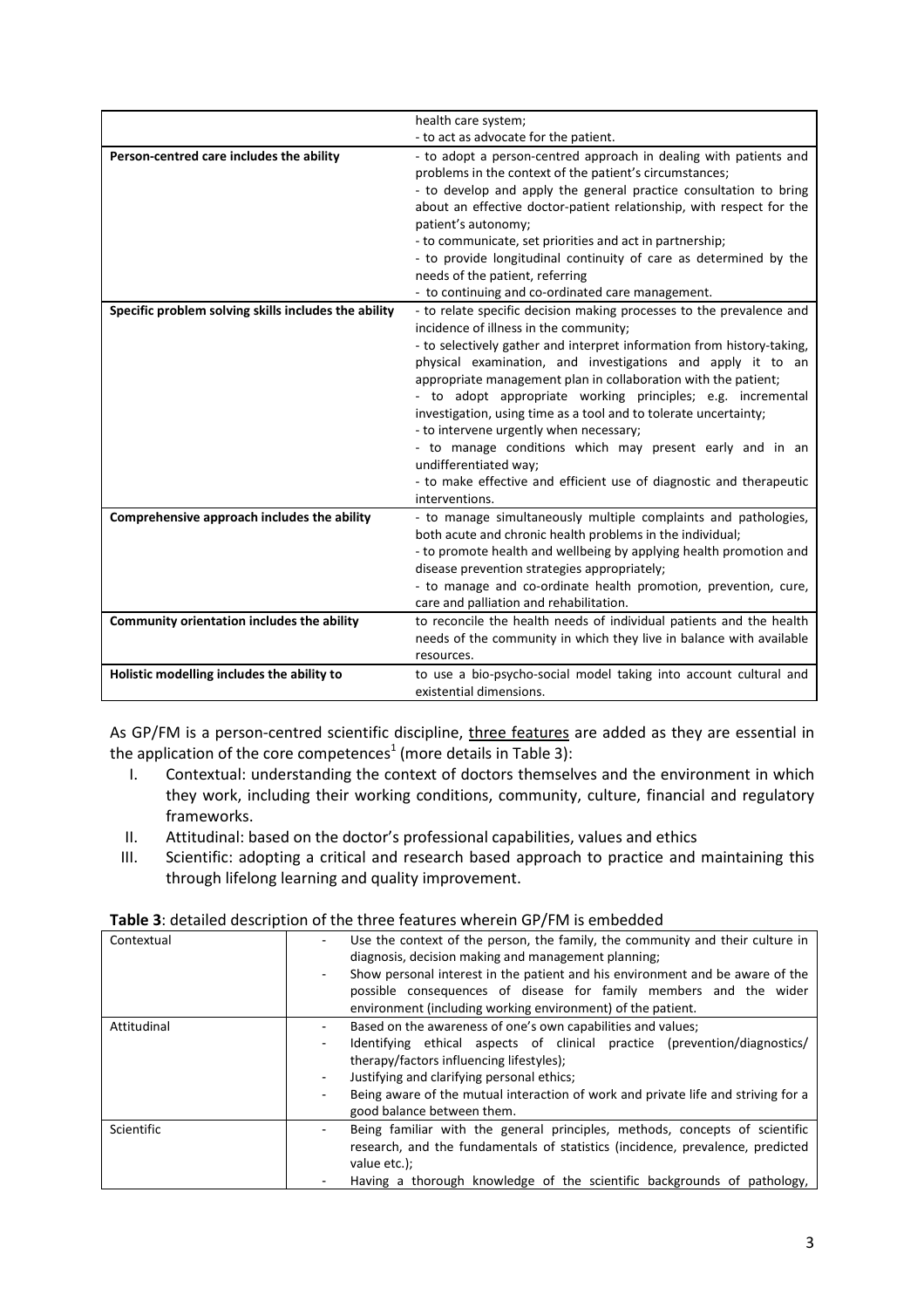|  | symptoms and diagnosis, therapy and prognosis, epidemiology, decision theory,<br>theories of the forming of hypotheses and problem-solving, preventive health |
|--|---------------------------------------------------------------------------------------------------------------------------------------------------------------|
|  | care:<br>Being able to access, read and assess medical literature critically;                                                                                 |
|  | Adopting a critical and research based approach to practice and maintaining this                                                                              |
|  | through continuing learning and quality improvement.                                                                                                          |

All these – the characteristics, the core competences, and the additional features – are interrelated as is demonstrated through the WONCA Tree produced by the Swiss College (2004)<sup>3</sup>.



## 2. How trainees have to achieve this?

In 2005 the EURACT Educational Agenda was published<sup>2</sup>. It provided a comprehensive framework to teach and learn the core competences and was designed to different aims, all related to GP/FM education; (1) for those involved in delivering GP/FM education and in developing programs of teaching to provide a framework to teach the core competences, (2) for those who learn the discipline, to offer an educational framework for setting the learning aims, and monitoring their achievement, (3) for those involved in curriculum building, to determine priorities in teaching and learning GP/FM.

The EURACT Educational Agenda defines for each core competence and the related abilities the learning objectives<sup>2</sup>. These objectives cover the knowledge, skills and attitude required at the end of a GP/FM training program (for details see the Educational Agenda). Also educational methods are described (see Table 3), next to consequences on setting (see point 5) and on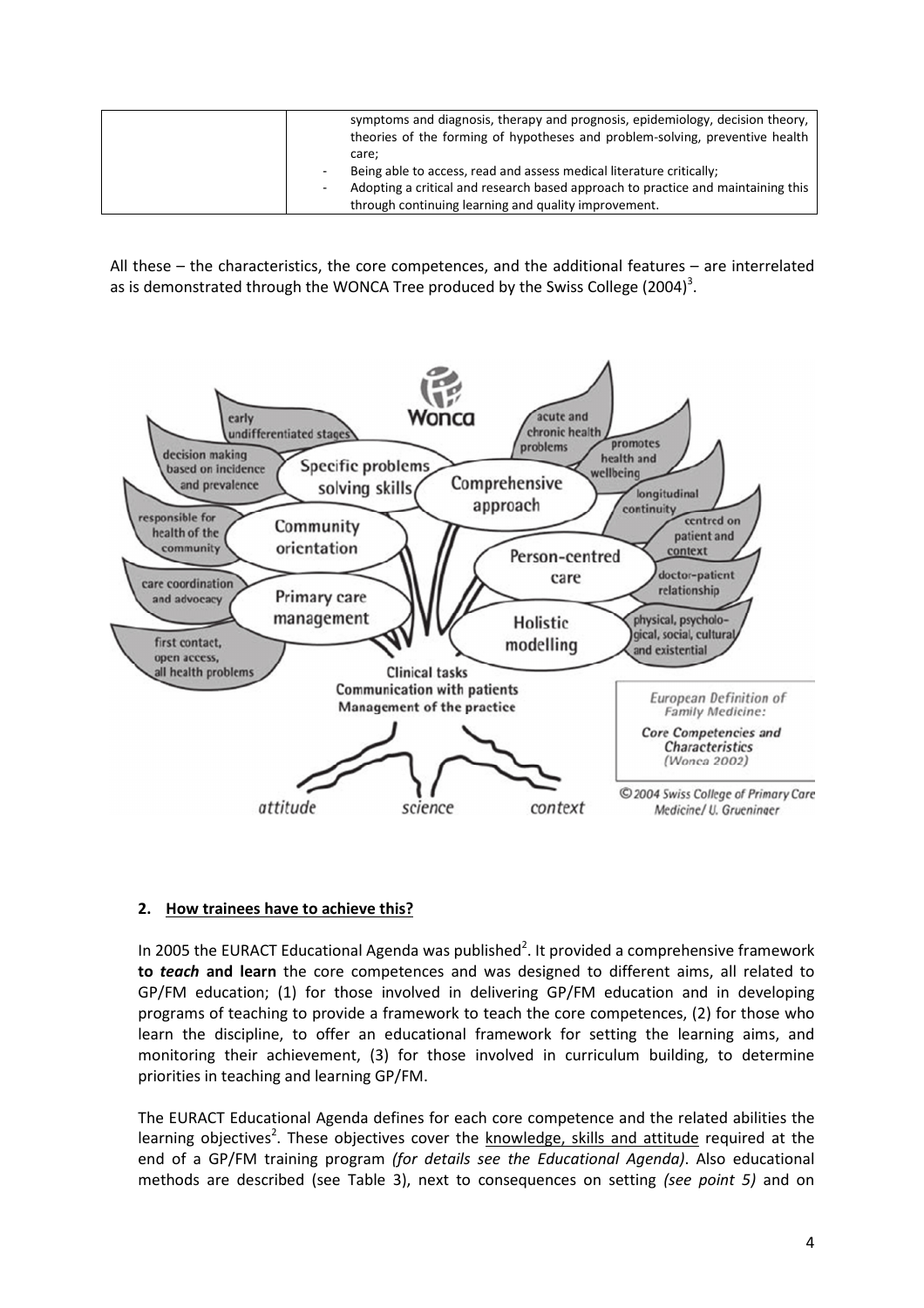assessment (see point 3). The latter is extensively illustrated in a later EURACT document, i.e. The EURACT Performance Agenda of GP/FM (2014)<sup>4</sup>.

Although specialty training programs can differ, it is strongly advised to take into account some general principles:<sup>5</sup>:

- The training should be **outcome based**: the focus on goals should prevail the focus on timeframes;
- The training should be learner centred. It should be based on the individual learning goals, according to a learning needs assessment that is discussed with the trainer. Out of this comes an individual learning plan, which is updated regularly;
- Trainees should be trained during every day work at the practice or clinic (workplace learning);
- ‐ Trainees should practice in interaction with trainers especially trained in Specialty Training (see also II);
- ‐ Protected study time for trainees should be provided;
- Self-directed learning and reflective practice should be promoted as well as small group reflection on critical incidents and/or concrete doctor-patient interactions;
- **Learning environments** should be safe and should be considered as developmental spaces for trainees: this means contextually oriented as well as socio-emotional oriented<sup>6</sup>;
- Feedback should be continuously provided in a constructive way;
- ‐ The 'doctor as a person' should be explicitly emphasized. This means developing personal strengths and trying to balance personal values and health.

| Core competences of GP         | Ways to learn or teach the core competences                                                                     |
|--------------------------------|-----------------------------------------------------------------------------------------------------------------|
| <b>Primary care management</b> | Direct observation by the learner of the trainer performing in general practice;<br>$\overline{\phantom{0}}$    |
|                                | Performance of general practice tasks by the learner during a general practice<br>$\overline{\phantom{0}}$      |
|                                | attachment;                                                                                                     |
|                                | Simulation of general practice tasks with feedback on performance;<br>$\overline{\phantom{a}}$                  |
|                                | Portfolio learning to encourage learners to document the performance of a wide<br>$\overline{\phantom{0}}$      |
|                                | range of learning activities in practice such as case presentations, audits, and                                |
|                                | guided reading.                                                                                                 |
| <b>Person-centred care</b>     | Teaching that starts from the patient's presenting problems, giving a central place<br>$\overline{\phantom{a}}$ |
|                                | to narratives and patient stories in different educational events;                                              |
|                                | Using instruments like genograms, family plots and eco-mapping that includes<br>$\overline{\phantom{0}}$        |
|                                | aspects related to work and leisure;                                                                            |
|                                | Training in a patient-responsive communication model as a prerequisite for the                                  |
|                                | patient-centred method of clinical practice;                                                                    |
|                                | Thematic sessions on explicit topics like mutual decision making, respecting                                    |
|                                | autonomy, giving feedback, non-threatening questioning, etc.;                                                   |
|                                | Lectures on defined concepts and models in relation to the topic to offer a<br>$\overline{\phantom{a}}$         |
|                                | framework for understanding and meta-cognitive interpretation of what is                                        |
|                                | happening in the doctor-patient encounter;                                                                      |
|                                | Tutored practice and reflective learning models during practice training.<br>$\blacksquare$                     |
| Specific problem solving       | Self-study on incidence and prevalence (reading, lectures);<br>$\overline{\phantom{0}}$                         |
| skills                         | Creation of (or reading an existing) practice profile;<br>$\overline{\phantom{0}}$                              |
|                                | Performance of consultations in general practice with reflection and supervision<br>$\overline{\phantom{0}}$    |
|                                | of decision making;                                                                                             |
|                                | At the knowledge level, reading texts of physical diagnosis and case study                                      |
|                                | methods;                                                                                                        |
|                                | At the skills level, simulation of history taking and physical examination (e.g. in a                           |
|                                | skills lab);                                                                                                    |
|                                | Observation of trainee performance in real daily practice and feedback to the<br>۰                              |
|                                | trainee;                                                                                                        |
|                                | At the attitude level, discussion with the trainee on the value of partnership with                             |
|                                | the patient.                                                                                                    |

Table 4: The 6 core competences and examples of relevant educational methods<sup>2</sup>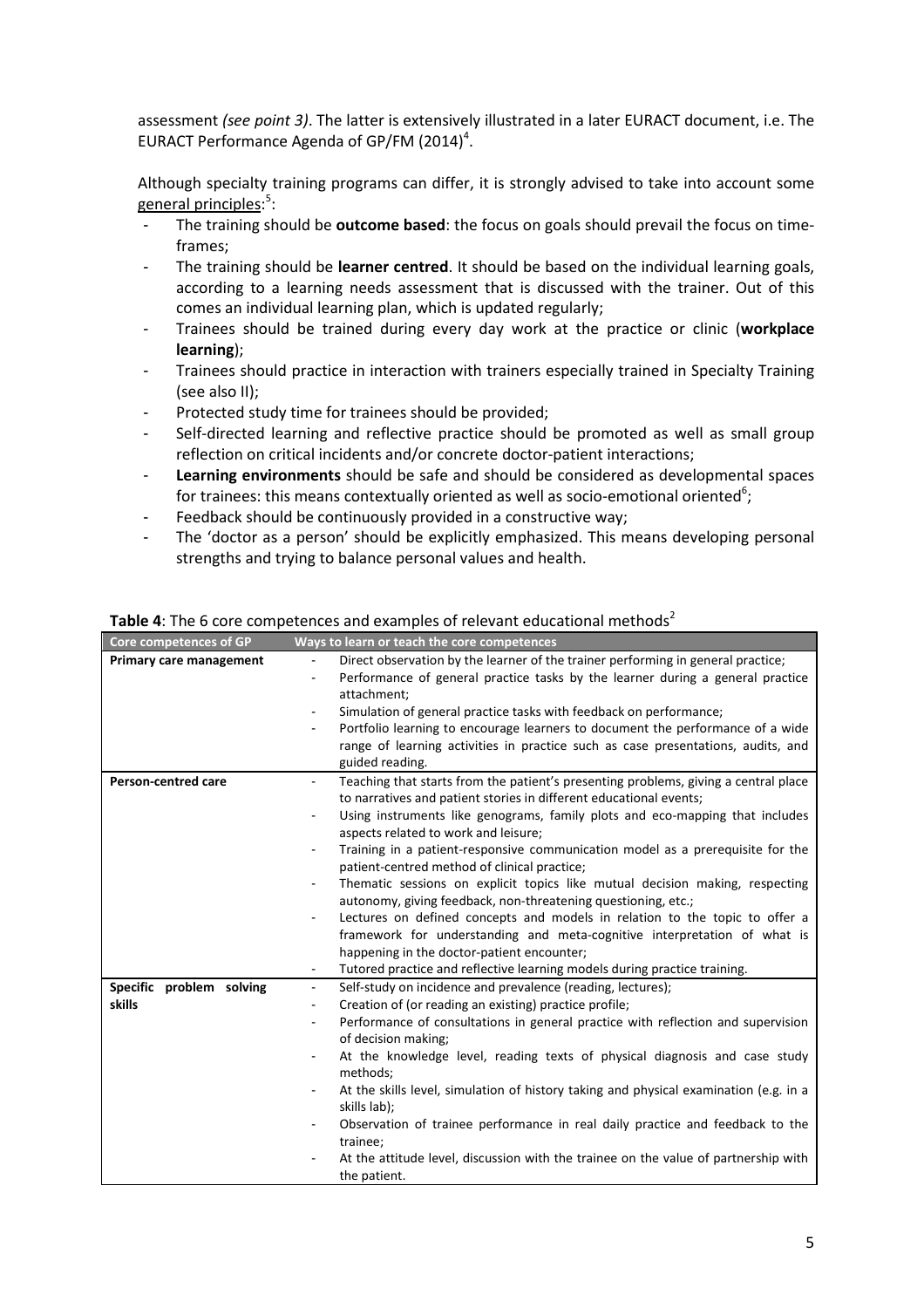| Comprehensive approach                                   |                          | Mandatory early exposure to clinical experiences within the primary care setting; |
|----------------------------------------------------------|--------------------------|-----------------------------------------------------------------------------------|
|                                                          |                          | Short lectures in order to explain the concepts of multi-morbidity and the        |
|                                                          |                          | functioning of the health care system;                                            |
|                                                          |                          | Role-playing in teaching communication skills;                                    |
|                                                          | Ξ.                       | Assignments (e.g. presentations to patients in a community health care setting);  |
|                                                          | ٠                        | Case descriptions and small groups discussions in order to assess the complexity  |
|                                                          |                          | of the patient;                                                                   |
|                                                          | Ξ.                       | Individual consultation review;                                                   |
|                                                          | Ξ.                       | Clinical audit;                                                                   |
|                                                          | Ξ.                       | Continuing work and reflection in primary care setting.                           |
| <b>Community orientation</b><br>$\overline{\phantom{0}}$ |                          | Structured reflection on work-based experience (case discussion, patient records  |
|                                                          |                          | review);                                                                          |
|                                                          |                          | Conventional classroom methods (lectures, seminars, small group sessions,         |
|                                                          |                          | problem solving);                                                                 |
|                                                          |                          | Visiting health and social care institutions;                                     |
|                                                          |                          | Field work;                                                                       |
|                                                          |                          | Projects;                                                                         |
|                                                          |                          | Audit of practice;                                                                |
|                                                          | $\overline{\phantom{0}}$ | Facilitated personal study.                                                       |
| <b>Holistic modelling</b>                                | $\overline{\phantom{0}}$ | Case studies, single case descriptions and presentations;                         |
|                                                          |                          | Videotaped interviews, video analysis of clinical encounters, simulated patients; |
|                                                          | Ξ.                       | Group discussion, one to one discussion.                                          |
|                                                          | -                        | Field visits, observation in practice, supervision in tutor practices,            |
|                                                          |                          | Work with art, literature and movies.                                             |

## 3. How to assess the achieved competences?

In 2015, the Specialty Training Committee (EURACT) wrote a statement on assessment in Specialty Training for GP/FM<sup>7</sup>. As the document proposes a comprehensive model for assessment in GP specialty training, we quote the entire document to introduce this assessment topic.

Historically, assessment has been rigidly defined as either summative or formative but this division has been discredited. It is now recognized that assessment needs to be embedded within training, be integral to the curriculum and be a driving force, which encourages the development of the trainee. Assessment should be collaborative and facilitate a partnership approach between the trainee and the trainer. The statement outlines the basic principles and tools that can be used and can be adapted for local purposes.

The assessment process will promote reflection. Reflective activity is a cognitive process, which enables learners to turn learning into performance. Learners that reflect well perform better than learners who do not reflect. Reflective activity can increase professionalism in the learners and better engagement with their professional life.

The goal is to ensure the development of a confident doctor who is competent, takes responsibility for care of the patient and functions as a safe, independent, professional family doctor. A strong appreciation of the need for reflective practice and life-long learning will be fostered by this approach.

The most important features of the GP trainees' assessment are: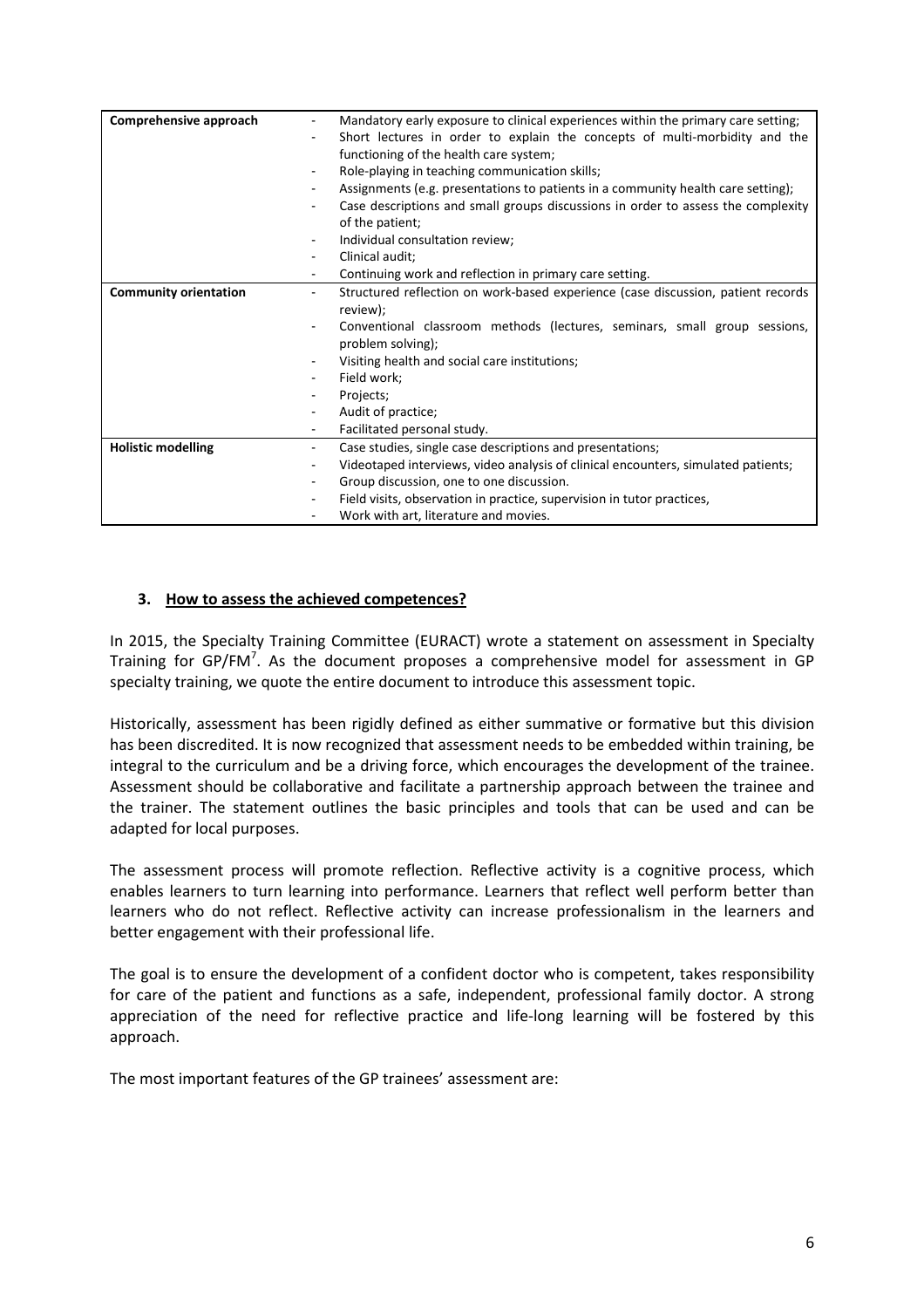- Assessment should be high quality, programmatic<sup>†</sup> and embedded in the curriculum of specialty training. It should be transparent and planned in advance as part of the specialty training program. Curriculum planning will require the inclusion of a clear assessment plan at the outset. The assessments will need to be effective, robust, sensitive, professional and scientifically grounded.
- Assessment will require a commitment to providing adequate protected time and training of assessors; this training will need to include bench marking of assessors.
- Assessment should lead to the production of meaningful feedback as opposed to producing a score as the only assessment outcome. Meaningful feedback is characterized by a two-way conversation between trainer and trainee, a dynamic process where the trainee learns about his or her performance from the trainer and reflects on means of adapting his/her performance in future if required. This process can be instantaneous or over a relatively short time frame.
- A process for the documentation of the assessments and reflections on learning will be required.
- Assessment at this level correlates with activity at the top of Miller's pyramid the "Does" level, and provides an environment for professional, ethical, spiritual and personal growth.
- This form of assessment helps to identify issues with the trainee's performance at an early stage and to determine whether these will improve with appropriate intervention. It also provides evidence for decisions to be made about whether the trainee should proceed with training.
- The assessments will contribute to a periodic aggregate assessment performed by an external resource, close to the educational process but not part of the ongoing trainee-trainer relationship. The aggregate evidence will be reviewed by the external resource. The importance of the external resource is that it affords an element of protection to the vital trainee-trainer relationship. These are high stakes judgements, which need to be defensible.
- Assessment will inevitably be mainly based in the work place and involve review of different aspects of practice, e.g. hospital, domiciliary visits, practice.
- Feedback will be obtained from patients, peers and other professionals. Much of the informal mentoring that trainers undertake is integral to this framework. Multiple methods can be used but they all must stimulate reflection and facilitate feedback and learning.

In general, assessment of a practitioner's performance is best assessed in physicians' everyday practice settings, on-site, at his/her workplace (workplace-based assessment), and preferably done by direct observation<sup>4</sup>. It can happen during or at the end of the educational process.

To obtain sufficient reliability and validity, it is essential to use a variety of methods; i.e. a mix of tools, in different settings and by different raters. An educational management system that ensures protected time for education, planned follow-up and direct observation is also of significant importance

With these general principles in mind, it is possible to define per core competence some specific assessment tools or methods that can be used (tool-box). To obtain a qualitative correct/robust assessment of the trainees, training developers should make choices adjusted to their objectives, settings and organization of the Specialty training Program.

l

<sup>†</sup> Programmatic means that the assessment is embedded in the whole learning program. By planning in advance the mix of assessment tools that should be used at different times and at different settings by various assessors, trainees can use this feedback to develop and to grow towards being a professional, a GP.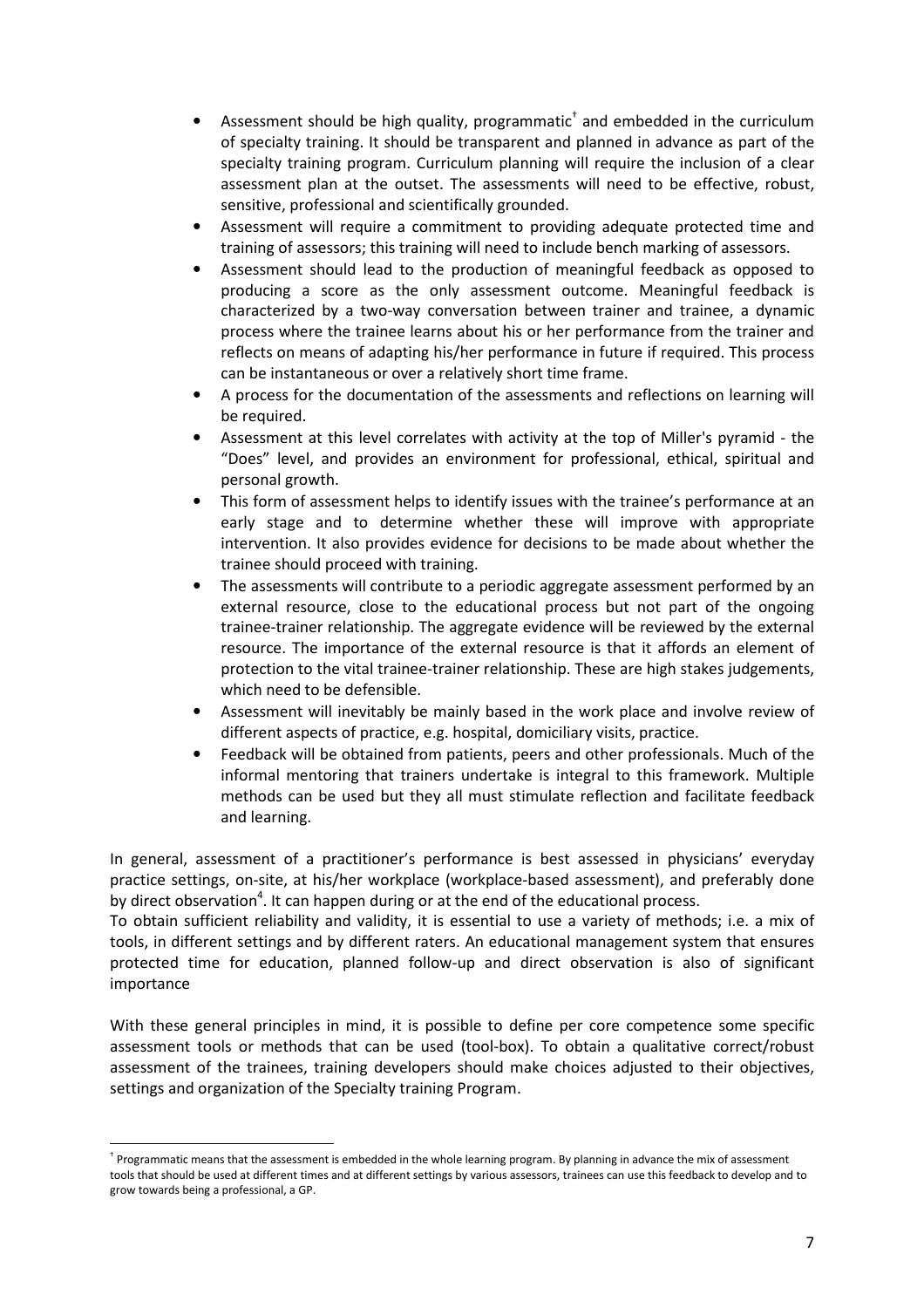In the next Table (table 5), tools per competence are listed (see: EURACT Educational Agenda)<sup>2</sup>. Additionally, assessment methods per competence are described in detail in the EURACT Performance Agenda<sup>4</sup>.

| Core competences of the GP   | <b>Examples of related assessment methods</b>                                                                 |
|------------------------------|---------------------------------------------------------------------------------------------------------------|
| Primary care management      | Knowledge- MCQs and essays;<br>$\overline{\phantom{0}}$                                                       |
|                              | Management skills - OSCE and exams with simulated patients;<br>$\overline{a}$                                 |
|                              | Performance in the daily work - repeated checklists and global ratings; Acquisition<br>۰                      |
|                              | of attitudes - observation, (e.g. direct observation, sit-in, video recorded);                                |
|                              | Discussion or interview in summative and formative assessment.                                                |
|                              | Case based discussion (CBD)                                                                                   |
|                              | Consultation observation tools (COT)                                                                          |
|                              | Multi-source feedback (MSF)                                                                                   |
|                              | Naturally occurring evidence (NOE)<br>۰                                                                       |
|                              | Patient satisfaction questionnaire (PSQ)                                                                      |
|                              | Review of patient records (RPR)                                                                               |
|                              | Performance audit (PA)<br>$\overline{a}$                                                                      |
|                              | Simulated patient or standardized patient (SP)                                                                |
| Person-centred care          | Observation (direct consultation observation or through simulated consultations).<br>$\overline{\phantom{0}}$ |
|                              | Patient-based feedback ratings.<br>$\overline{a}$                                                             |
|                              | Chronological case progression.<br>$\overline{a}$                                                             |
|                              | Video patient-case recording and reflection.<br>$\overline{a}$                                                |
|                              | Patient-case discussions and oral simulated patient-case reflections.                                         |
|                              | Group discussions, problem presentations or practice staff meetings.<br>$\overline{a}$                        |
|                              | Reflective educational portfolio.                                                                             |
| Specific problem solving     | <b>OSCE</b><br>٠                                                                                              |
| skills                       | Direct observation of practice using checklists and global ratings.<br>٠                                      |
|                              | Oral examination by using hypothetical and developing case situations. The<br>٠                               |
|                              | knowledge of prevalence and incidence can be assessed by MCQ, MEQ and orals.                                  |
|                              | Patient interviews or questionnaires can be used to assess patient satisfaction<br>٠                          |
|                              | with the trainee's attempts to involve them in their care.                                                    |
| Comprehensive approach       | Cross-sectional (observation of a few patients) and longitudinal (several<br>÷,                               |
|                              | encounters in medical records):                                                                               |
|                              | Observation by peers: sitting in, video and audio recordings, one-way mirror;<br>٠                            |
|                              | Audit of medical records;<br>$\overline{\phantom{0}}$                                                         |
|                              | Feedback from patients/relatives.<br>-                                                                        |
| <b>Community orientation</b> | Records review to review achievement against target;<br>$\overline{\phantom{0}}$                              |
|                              | Records review to assess procedures to address needs of the non-attenders;<br>$\overline{a}$                  |
|                              | Case report, case description;<br>۰                                                                           |
|                              | Observation of doctor and team in action.                                                                     |
|                              | Who could assess?                                                                                             |
|                              | Self-assessment, internal audit;<br>٠                                                                         |
|                              | External audit - review of process through peer appraisal.                                                    |
|                              | Documentation tools:                                                                                          |
|                              | Check lists;                                                                                                  |
|                              | Observation lists;                                                                                            |
|                              | Consultation maps.                                                                                            |
| <b>Holistic modelling</b>    | Direct methods                                                                                                |
|                              | Sitting in with GP<br>$\overline{\phantom{0}}$                                                                |
|                              | Videotaped consultation analysis;                                                                             |
|                              | Simulated consultation;                                                                                       |
|                              | Interviews with: Patients, members of the family, doctors; caregivers (formal and                             |
|                              | informal), other medical staff in the practice.                                                               |
|                              | Interviews with peers or specialized professionals.                                                           |
|                              | Indirect methods:                                                                                             |
|                              | Medical records consultation for search of information concerning the three                                   |
|                              | fields/levels                                                                                                 |
|                              |                                                                                                               |

Table 5: The 6 core competences and examples of related assessment methods<sup>2,4</sup>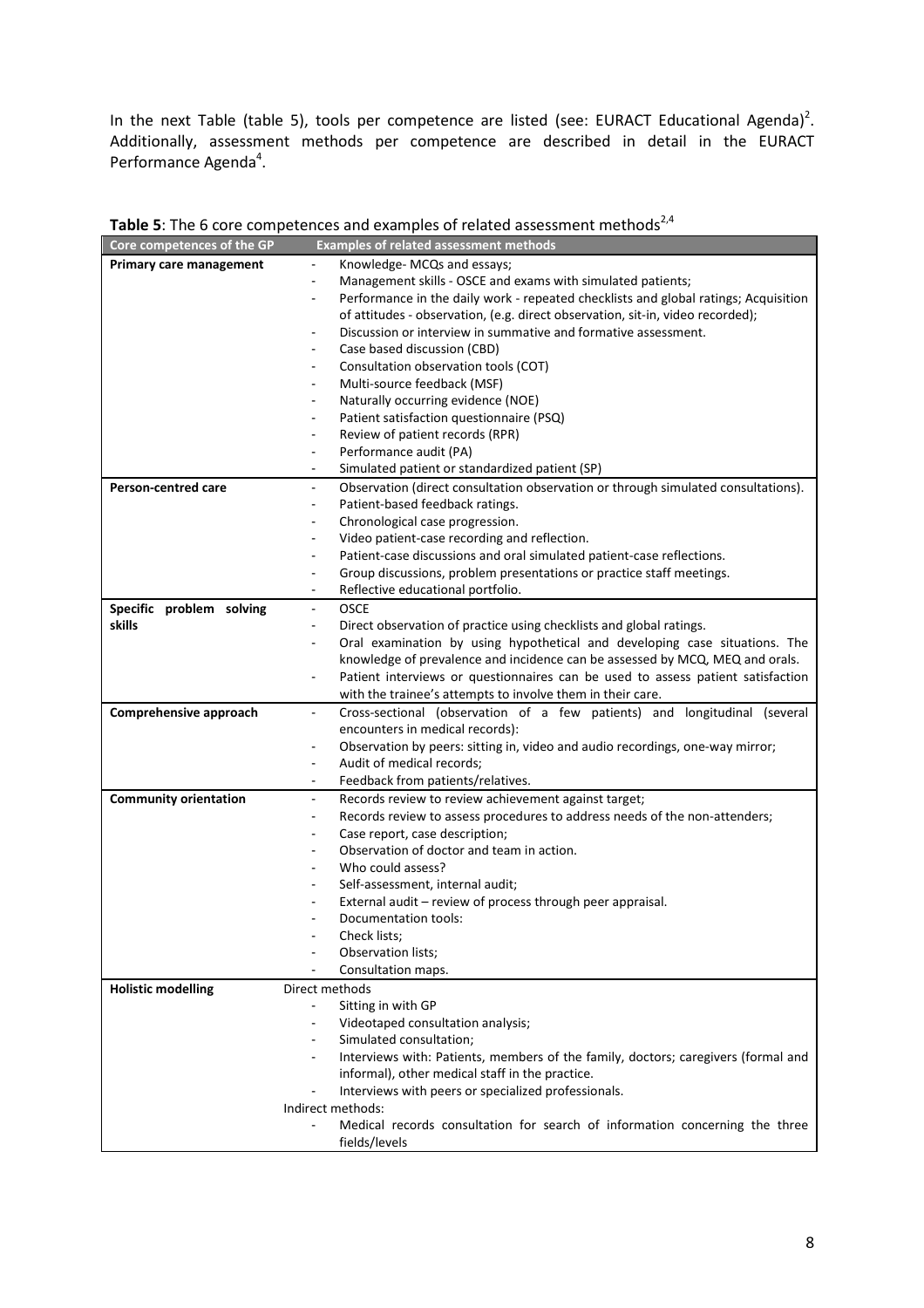# 4. How long should training last?

Training in GP/FM takes time. In addition to be mastered in all the clinical and generic knowledge and skills, GPs/FDs need to be confident in dealing with the uncertainties and complexities of the  $GP/FM$  workplace<sup>8,9</sup>. Trainees have to learn how to deal with patients with undifferentiated symptoms and signs that consult GPs/FMs as front line doctors. Moreover, the changing nature of the GP workforce asks for increased skills in practice management and life-long learning<sup>8</sup>.

A survey among EURACT Council members shows the need of upgrading GP/FM to at least the same level as other medical disciplines/specialties given the complexity and relevance of GP/FM<sup>10</sup>. Average training time in GP/FM in Europe varies between two and six years<sup>8,11‡</sup>. Recent publications plea for a revision of the minimal length $8,12$ . Fundamental is the quality of basic medical training and GP specialty training in acquiring the above-mentioned competences.

In 1986 the European Community made specific training for GP/FM mandatory in all member states<sup>13</sup>. In 1993 a Directive (Directive 93/16/EEC) also defined the minimal acceptable length of specific training<sup>14</sup>, which was adapted in a new Directive in 2005 (Directive 2005/36/CE)<sup>15</sup> (see Article 28 & Annex 5.1.4). Both Directives state that the following minimum requirements should be met: 1) a full-time course lasting at least three years<sup>§</sup>, and 2) on the one hand, at least six months in an approved hospital or clinic and, on the other hand, at least six months in an approved general medical practice or in an approved centre where doctors provide primary care<sup>14,15</sup>. Training must be more practical than theoretical and must be centred in a GP practice (at least 50% of the training)<sup>8,14,15</sup>. The latter is essential to obtain adequate training outcomes (see point 5).

#### 5. Where should training be organized?

As stated above (point 4) the essential part (at least 50% of the training) of the training should take place in GP setting, since it is the only place where the core competences of GP/FM can be learnt. In the GP setting trainees encounter patients who are representative of their future populations<sup>16</sup>. In most of the (Western) European countries this is the case $^{8}$   $^{11,17}$ .

This is in line with the educational principle of workplace based learning, i.e. within patient care (onthe job learning). However, important and specific outcomes can also be acquired in hospital setting.

Trainers should work in GP/FM practices approved for speciality training. The major principles of approved training practices include:

- there should be evidence of a full cycle of audit of educational activity
- trainers should be specialists in Family Medicine and have satisfactorily completed a certified teachers course (on teaching and assessment) and in addition to this they should demonstrate that they are involved in educational activities
- practice should ensure protected teaching time with designated trainer
- provide advice and tutoring from designated tutor at all time during the consulting hours
- provide access to reference texts/journals
- ensure facilities for trainer-observed consultations
- training should make use of the national GP/FM curriculum
- the practice should provide a multi-professional training environment

l ‡ These data were checked and completed by a survey among EURACT Council Members (April 2018).

<sup>&</sup>lt;sup>§</sup> Article 28 of the Directive states that 'The specific training in general medical practice leading to the award of evidence of formal qualifications issued before 1 January 2006 shall be of a duration of at least two years on a full-time basis. In the case of evidence of formal qualifications issued after that date, the training shall be of a duration of at least three years on a full-time basis.' For evidence of formal qualifications of general practitioners see Annex 5.1.4.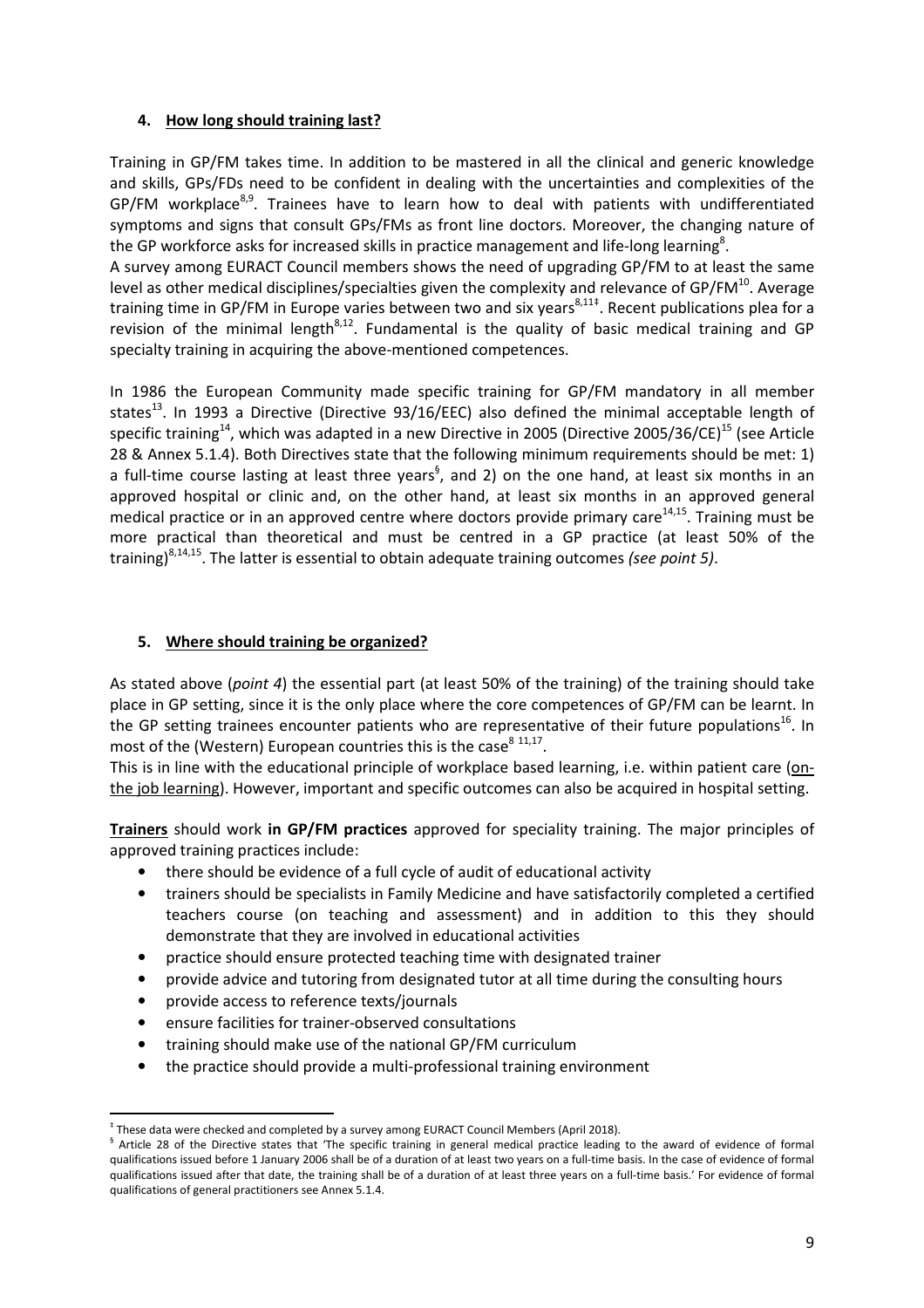- the practice should have a good structure for interaction with other contributors of healthcare.
- trainers must provide training and training environment that ensures fairness for all trainees independent of ethnicity, gender, disabilities, special educational needs.
- trainers must have a Personal Learning plan based on learning needs and the plan should be reviewed annually
- trainers should learn effective use of and reflection on the personal learning plan
- GP training should be developed, organised, administered and evaluated by GPs coming from an active GP background and by academic GPs

Hospital posts have traditionally played an important role in training of future GPs – mostly due to the service to hospitals these young doctors delivered – and training was based on the apprenticeship system of learning by doing. Hospital-based training is still of value for GP/FM trainees. However, in selecting adequate hospital posts, one should pay regard to some essential key principles. EURACT has provided guidance in this matter in a statement on Hospital Posts<sup>16</sup>.

Key principles (educational context):

- training in hospital posts is important and explicit aims of learning there should be formulated by GP Colleges or other representatives of GPs. As such learning in hospitals is also competence driven and goal oriented towards GP/FM.
- all specialist teachers should be adequately trained and accredited as teachers
- all trainees should have en educational supervisor during the educational period preferably a GP
- all trainees should receive regular formative feedback of their educational needs leading to an educational plan
- at the end of each post continued learning needs should appraised
- all posts should have release time to general practice
- the content of the training and the clinical work should be relevant for the future work as a GP – especially emphasis on the ambulatory work
- selection and evaluation of hospital posts should be based on the achievements of educational aims – and periodic inspection.

Training in hospital posts should add to the trainees' knowledge of (brief summary of the clinical content):

- life-threatening diseases and their complications and consequences and provide practical experience in a broad range of management decisions
- offer concentrated exposure to and experience of serious morbidity which is very important to clinical management within general practice but infrequently experienced
- giving insights into the interface between primary and secondary care

Apart from where the trainee works/learns also off-the-job learning (outside the practice) should occur. During protected study-time trainees must organise themselves to derive extra curriculumbased training. This is time for group learning, reflection, peer learning, seminars and workshops, visiting conferences, and learning specific skills. Such training should involve supervision and assessment of the trainee by a teacher. The trainee should use their personal learning plan to plan these activities.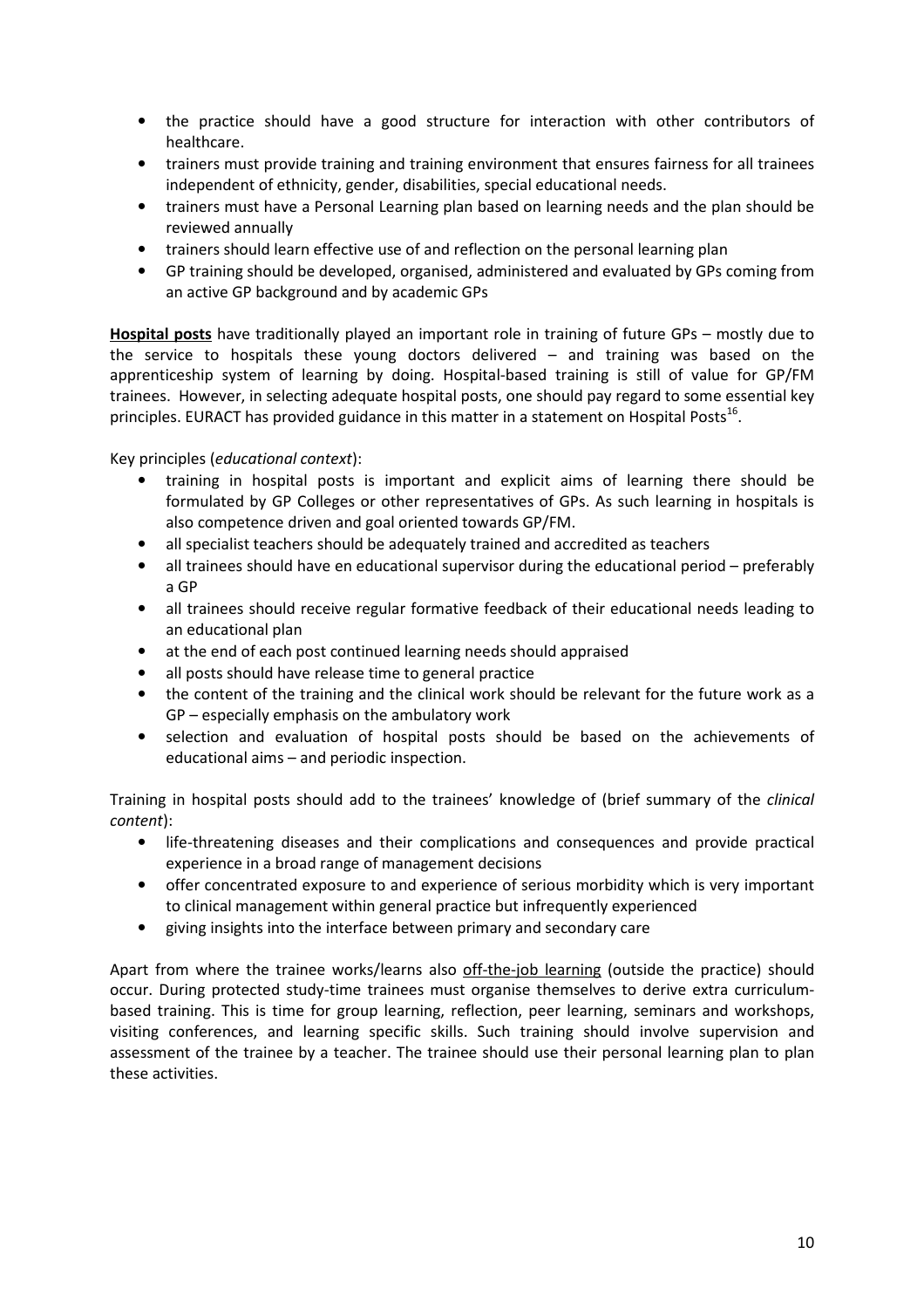## 6. How should selection of trainees occur?

Selection procedures play a crucial role in obtaining access to GP/FM specialty training. These procedures should be credible, fair, and publicly defensible.

Countries in Europe face different situations when it comes to selection for admission to GP/FM specialty training. Between countries, there is a great variety in selection procedures<sup>18</sup>. Procedures are likely to be shaped by local circumstances such as the number of vacancies, the number of candidates or the height and origin of financial resources. Is the aim to identify and eliminate the candidates who will underperform in training (selecting out) or to identify the best performing candidates in order to get the best future GPs/FMs? Should the process that enables those who have performed best during the selection process to be selected rank the candidates? Or is almost every candidate welcome because the number of doctors applying for GP specialty training low?

The central aim of a selection procedure should be to select the most suitable candidates. This is not as straightforward as it seems. It all depends on the predictive validity of the applied selection tools. Best selection practice involves a job analysis that identifies the required competences, the design of reliable assessment methods to measure them, and an ongoing review of predictive validity against future performance. In a recent BEME review on selection procedures for postgraduate specialty training (not only GP training) Roberts et al. found that Multiple Mini Interviews, Situational Judgement Tests and Clinical Problem Solving tests have favourable psychometric evidence. However, they come with a cost. Cost-effectiveness has not been evaluated properly. For traditional interviews, references, and personal statements there was no firm evidence of utility<sup>19</sup>.

In every country decisions should be made on what procedure best fits the local situation, regarding the number of vacancies, candidates and costs. When trainees fail it is wise to look back to the selection procedure and evaluate whether there were signs during the selection procedure that could have been picked up.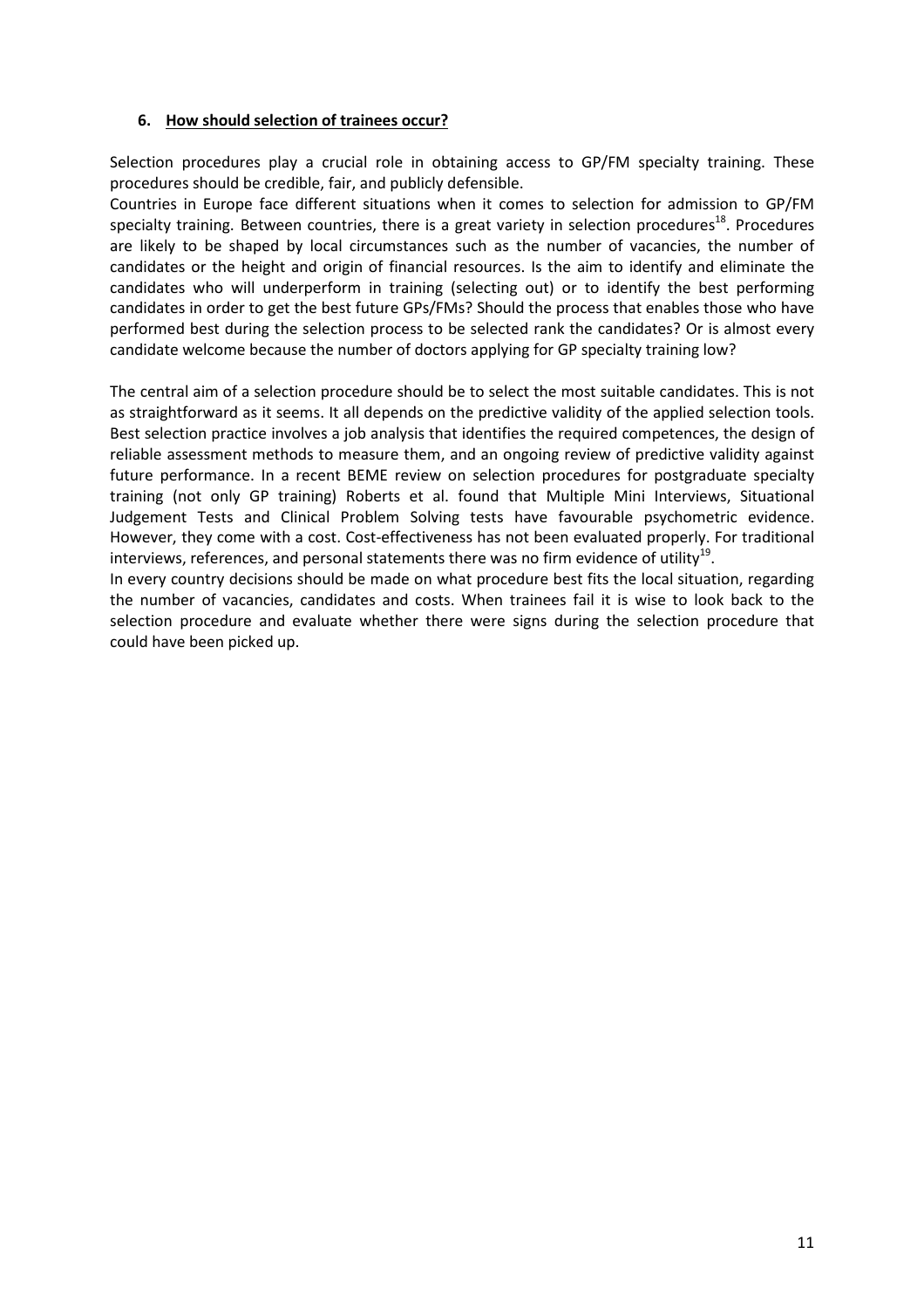### B. European Training Requirements for TRAINERS

In 2002 (and updated in 2012), the EURACT ST Committee described criteria on selection of trainers and teaching practices for specific training in GP/FM $^{20}$ .

As regards GP/FM trainers it is stated that they should:

- work in a GP/FM practice approved for Specialty Training
- have satisfactorily completed an approved/accredited teacher's course
- demonstrate that they are involved in educational activities relevant to GP/FM teaching within and external to the practice, e.g. being engaged in CPD teaching and learning activities
- participate in CPD concerning training and teaching methods (teach-the-teachers)
- be certified as having completed specialist training in family medicine
- be familiar with the regulatory framework surrounding specialist training in GP/FM
- be familiar with the technical and administrative aspects of the assessment of GP/FM trainees
- make use of their national GP/FM curriculum
- understand the structure and purpose of their role in the training program of their designated trainees

Also for the GP/FM practices where trainees are educated, guidelines are given. A distinction between infrastructure, governance, and educational facilities is made.

- Infrastructure: GP/FM Specialty Training teaching practices should:
	- o comply with national health and safety legislation
	- $\circ$  provide trainees and educators with safe working environments where personal safety is not compromised
	- o ensure medical records are maintained to an adequate standard, compliant with national regulatory standards
	- o ensure a well-equipped dedicated room for trainees' consultations
	- $\circ$  demonstrate provision of a comprehensive, cost effective and continuing service to patients (supported by relevant protocols and procedures)
	- $\circ$  demonstrate evidence of effective use of the primary health care team
	- $\circ$  maintain a significant incident review process / patient-complaints procedure
	- o maintain and develop a Practice Orientation Guide for each incoming trainee
- Governance: GP/FM Specialty Training teaching practices should:
	- o systematically inform patients that it is a training practice
	- o demonstrate role-modelling for clinical governance
	- o provide evidence of an active
	- o program of audit
	- $\circ$  hold regular practice meetings, in which the trainee is expected to participate and contribute to
	- o respond to patient satisfaction surveys
- Educational facilities: GP/FM Specialty Training teaching practices should:
	- o maintain an educational environment adequate to accommodate each trainee
	- $\circ$  ensure relevant specialty-specific educational expertise where this is necessary (access to a relevant specialist  $-$  e.g. an ophthalmologist  $-$  for tutorial or clinical experience)
	- o provide access to adequate IT facilities in the practice
	- o ensure protected teaching time with a designated trainer
	- $\circ$  provide advice and tutoring from a designated trainer at all times during the consulting hours
	- o ensure facilities for trainer-observed consultations
	- provide access to reference texts / journals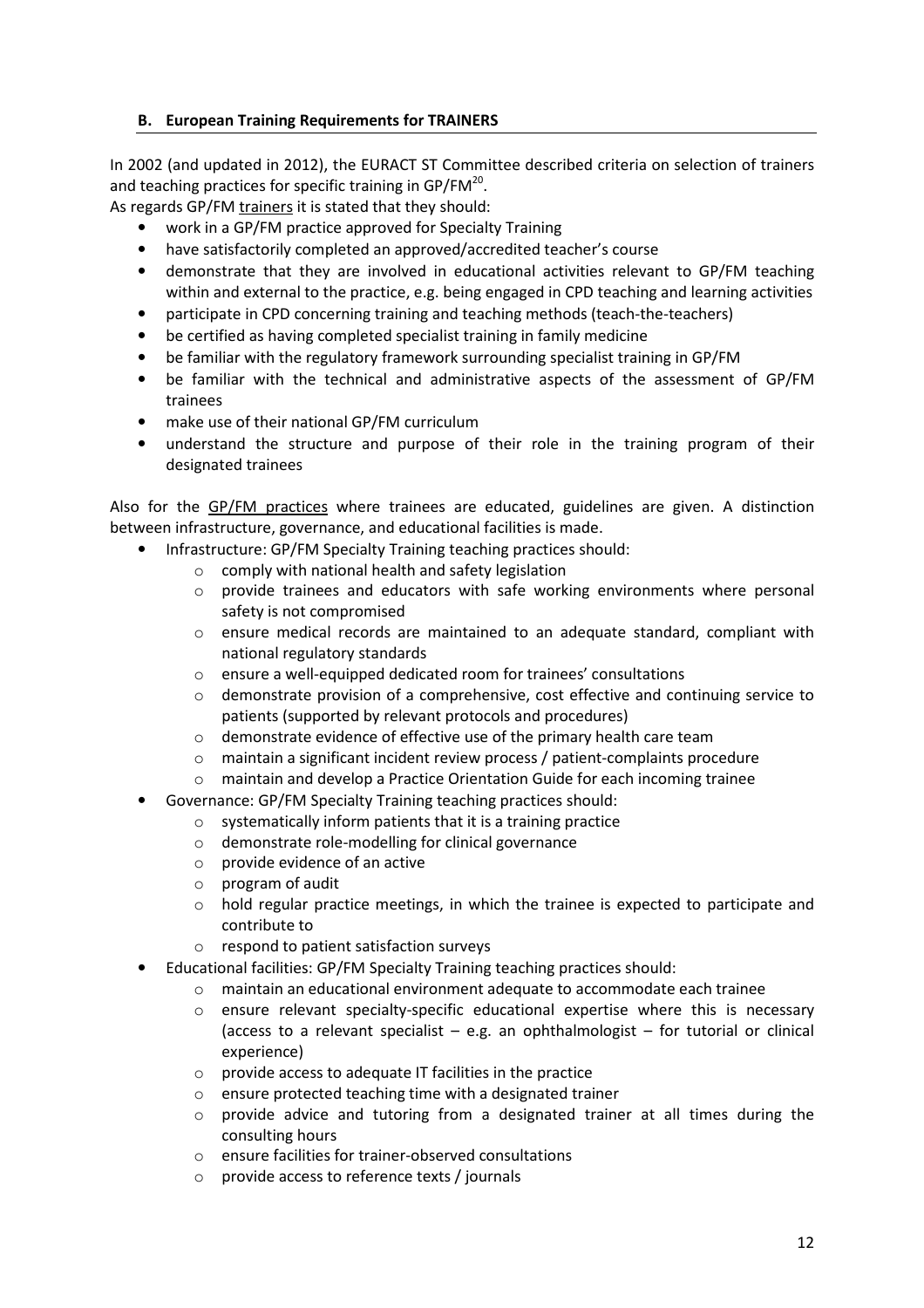Next to the guidelines, other conditions are specified to ensure appropriate implementation of ST in GP/FM; trainers and GP practices should provide educational opportunities, adequate feedback based on observations and assessment, a training schedule, and appropriate supervision. Furthermore fairness for all trainees, independent of ethnicity, gender, and special educational and other needs should be fostered.

As it cannot be assumed that every competent GP is also a competent teacher, trainers would benefit from extra and systematic training in teaching skills, theory or knowledge $^{21}$ . They should learn to deal with different learning styles and learning needs of trainees. Furthermore (new) concepts of teaching, coaching, and assessing should be part of train-the-trainer sessions. In this sessions or courses the different levels and expertise of teachers should also be taken into account. Therefore some programs – like the Leonardo da Vinci project (collaboration of EURACT with seven partner organisations) – organises courses at three levels of teacher expertise (novice, competent, and expert) $^{21}$ .

Being a trained teacher alongside extensive clinical work is a challenging issue that asks for ensuring sufficient time and resources to train the trainers. This should be especially resolved on macro-level; this is by faculty members and policy makers.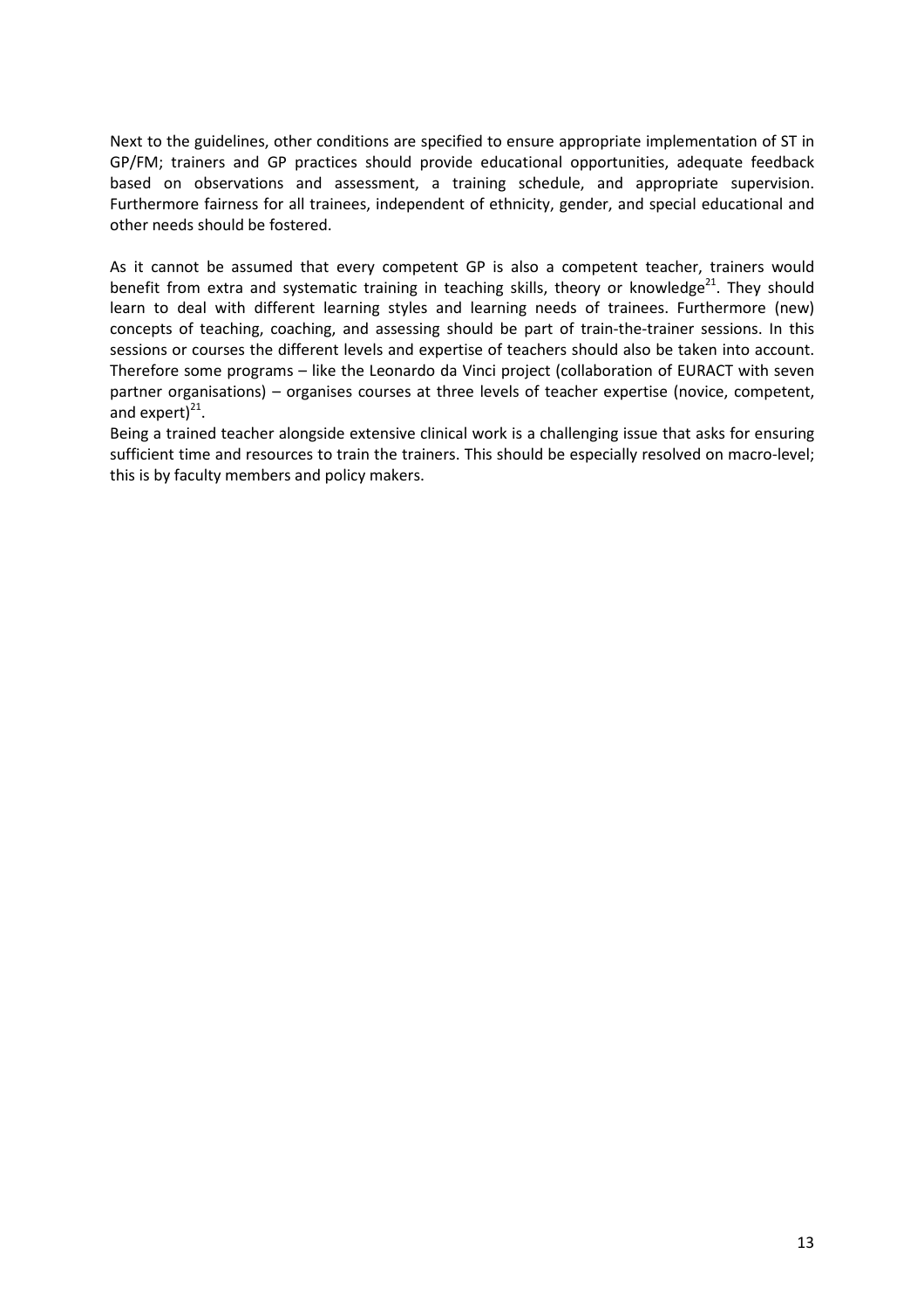## C. European Training Requirements for TRAINING INSTITUTIONS

With reference to the European legislation, the 2005 Directive<sup>15</sup> speaks about a "competent" authority". This is any authority or body empowered by a Member State specifically to issue or receive training diplomas and other documents or information and to receive the applications, and take the decisions.

Although there are examples of good speciality training outside the realm of the universities, training institutions are preferably embedded in, or connected to universities or other academic institutions. This is important for the academic level and scientific quality of the training programs and the teachers. This also means investment in research and research projects specifically for GP/FM $^{10}$ . Furthermore, to provide continuity in education, GP specialty training institutions should have close relations with the GP program provided during the medical education curriculum. Good GP teaching for undergraduates and early clinical GP exposure is also important to attract future GPs  $^{10,22}$ .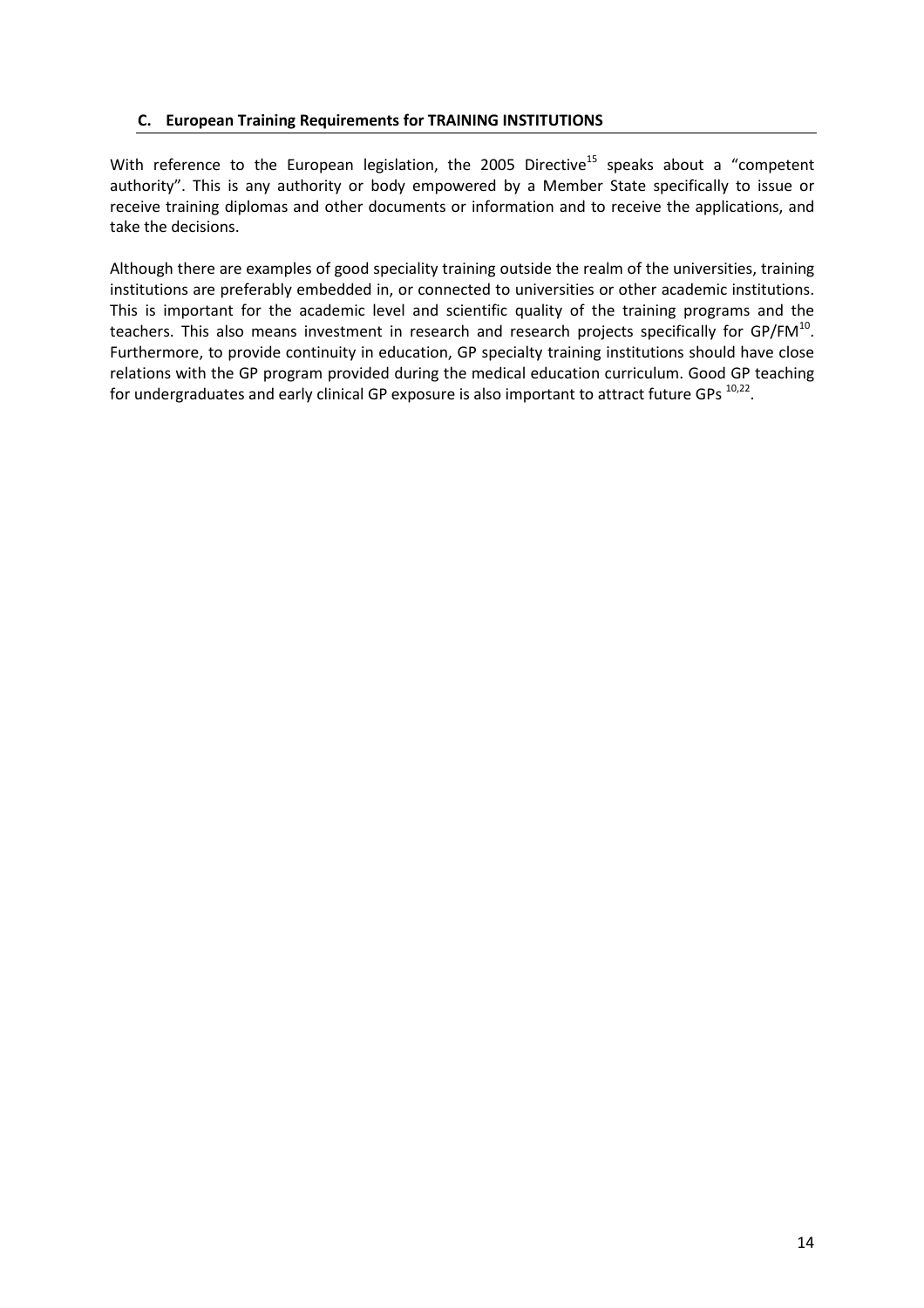## References

1. Allen J, Gay B, Crebolder H, Heyrman J, Svab I, Ram P. The European definition of General Practice / Family Medicine, revision 2011 by Mola E. and Eriksson T.; 2011.

2. Heyrman J. EURACT Educational Agenda of General Practice / Family Medicine. European Academy of Teachers in General Practice EURACT, Leuven 2005.

3. Grueninger U. Swiss College of Primary Care Medicine. wwwkollegiumch 2004.

4. Wilm S. Assessment of General Practitioners' Performance in Daily Practice: The EURACT Performance Agenda of General Practice / Family Medicine; 2014.

5. Specialist Training Committee of EURACT. Selection of General Practice / Family Medicine (GP/FM) Trainers / Practices and Implementation of Specialist Training in GP/FM. In; 2012.

6. Van der Zwet J, Zwietering P, Teunissen P, Van der Vleuten C, Scherpbier A. Workplace learning from a socio-cultural perspective: creating developmental space during the general practice clerkship. Advances in Health Sciences Education 2011;16:389-73.

7. Stavric K, De Fine Licht E, Degryse J, et al. EURACT Statement on Assessment in Specialty Training for Family Medicine - "Assessment for learning". In; 2015.

8. O'Shea E. Extension of training for general practice: a review of the evidence. Education for Primary Care 2009;20:15-20.

9. Agius S, Lewis B, Kirk B, Hayden J. The perceived benefits of a two-year period of extended specialty training in general practice: the trainees' perspective. Education for Primary Care 2014;25:26-35.

10. Zarbailov N, Wilm S, Tandeter H, Carelli F, Brekke M. Strengthening general practice/family medicine in Europe - advice from professionals from 30 European countries. BMC Family Practice 2017;18:80.

11. European Academy of Teachers in General Practice (EURACT). Specialist Training Database. In. EURACT website.

12. McNaughton. General practice specialty training: an innovative programme. Britisch Journal of General Practice 2006;56:740-2.

13. Council directive of 15 September 1986 on specific training in general medical practice. Official Journal of the European Communities L 1986;September 19:26-9 (86/457/EEC).

14. Council directive 93/16 of 5 April 1993 to facilitate the free movement of doctors and the mutual

recognition of their diplomas, certificates and other evidence of formal qualifications. Official Journal of the European Communities L 1993;July 7:1-24. (93/16/EEC).

15. DIRECTIVE 2005/36/EC OF THE EUROPEAN PARLIAMENT AND OF THE COUNCIL of 7 September 2005 on the recognition of professional qualifications. Official Journal of the European Union L 2005;255/22.

16. European Academy of Teachers in General Practice EURACT. EURACT Statement on Hospital Posts used for Training in General Practice / Family Medicine. Graz Austria; 2013.

17. Turkeshi E, Michels N, Hendrickx K, Remmen R. Impact of family medicine clerkships in undergraduate medical education: a systematic review. BMJ open 2015;5.

18. Vermeulen M, Kuyvenhoven M, Zuithoff N, Tromp F, van der Graaf Y, Pieters R. Selection for Dutch postgraduate GP training; time for improvement Eur J Gen Pract 2012;18:201-5.

19. Roberts C, Khanna P, Rigby L, et al. Utility of selection methods for specialist medical training: A BEME (best evidence medical education) systematic review: BEME guide no. 45. Medical Teacher 2018;40:3-19.

20. European Academy of Teachers in General Practice EURACT. Selection of General Practice / Family medicine (GP/FM) Trainers / Practices and Implementation of Specialist Training in GP / FM. Jerusalem Israel; 2012.

21. Guldal D, Windak A, Maagaard R, Allen J, Kjaer N. Educational expectations of GP trainers. A EURACT needs analysis. European Journal of General Practice 2012;18:233-7.